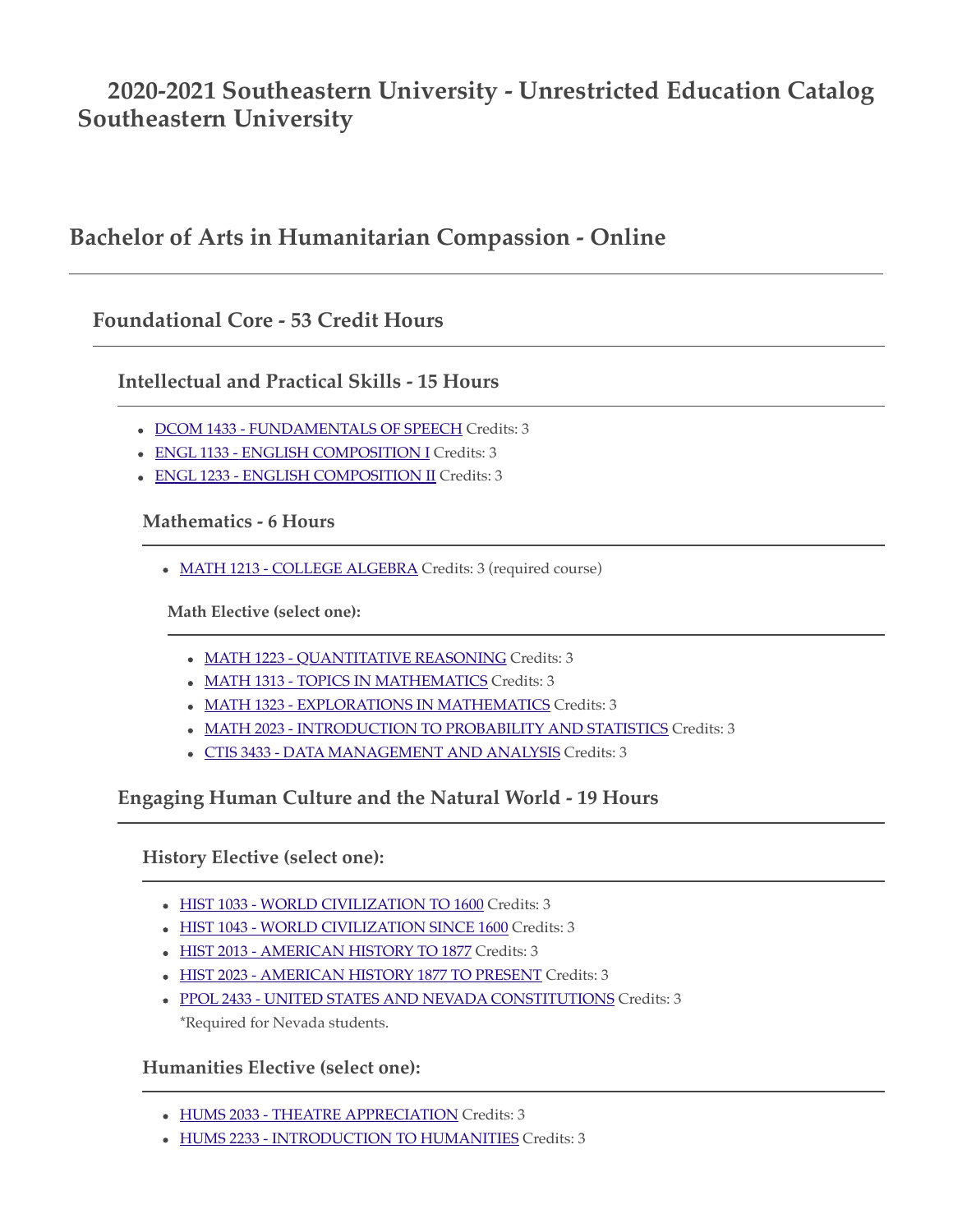• [MUSC 1013 - ELEMENTS OF MUSIC](http://catalog.seu.edu/preview_program.php?catoid=34&poid=6905&returnto=2191&print#) Credits: 3

### **Literature Elective (select one):**

[ENGL 2133 - WI: INTRODUCTION TO LITERATURE](http://catalog.seu.edu/preview_program.php?catoid=34&poid=6905&returnto=2191&print#) Credits: 3

### **Behavioral Science Elective (select one):**

- [PSYC 1133 INTRODUCTION TO PSYCHOLOGY](http://catalog.seu.edu/preview_program.php?catoid=34&poid=6905&returnto=2191&print#) Credits: 3
- [PSYC 1233 PERSONAL AND SOCIAL ADJUSTMENT](http://catalog.seu.edu/preview_program.php?catoid=34&poid=6905&returnto=2191&print#) Credits: 3

#### **Social Science Elective (select one):**

- [SSCI 2033 HUMANS IN SOCIETY](http://catalog.seu.edu/preview_program.php?catoid=34&poid=6905&returnto=2191&print#) Credits: 3
- [SSCI 2233 MARRIAGE AND FAMILY](http://catalog.seu.edu/preview_program.php?catoid=34&poid=6905&returnto=2191&print#) Credits: 3
- [BBUS 2203 INTRODUCTION TO ECONOMICS](http://catalog.seu.edu/preview_program.php?catoid=34&poid=6905&returnto=2191&print#) Credits: 3

#### **Natural Science Elective (select one):**

- [NSCI 1034 LIFE SCIENCE LECTURE/LAB](http://catalog.seu.edu/preview_program.php?catoid=34&poid=6905&returnto=2191&print#) Credits: 4
- [NSCI 2704 INTRODUCTION TO FORENSIC SCIENCE \(LECTURE & LAB\)](http://catalog.seu.edu/preview_program.php?catoid=34&poid=6905&returnto=2191&print#) Credits: 4
- [BIOL 1334 ESSENTIALS OF HUMAN ANATOMY & PHYSIOLOGY LECTURE/LAB](http://catalog.seu.edu/preview_program.php?catoid=34&poid=6905&returnto=2191&print#) Credits: 4

## **Spiritual Formation - 10 Hours**

- [CORE 1001 COLLEGE AND CHRISTIAN CALLING](http://catalog.seu.edu/preview_program.php?catoid=34&poid=6905&returnto=2191&print#) Credits: 1
- [BIOT 1433 OLD TESTAMENT INTERPRETATION](http://catalog.seu.edu/preview_program.php?catoid=34&poid=6905&returnto=2191&print#) Credits: 3
- [BINT 1533 NEW TESTAMENT INTERPRETATION](http://catalog.seu.edu/preview_program.php?catoid=34&poid=6905&returnto=2191&print#) Credits: 3
- [THEO 2123 CHRISTIAN THOUGHT AND PRACTICE](http://catalog.seu.edu/preview_program.php?catoid=34&poid=6905&returnto=2191&print#) Credits: 3

## **Christian Responsibility - 9 Hours**

- [CORE 1503 PERSONAL STEWARDSHIP](http://catalog.seu.edu/preview_program.php?catoid=34&poid=6905&returnto=2191&print#) Credits: 3
- [CORE 2013 HUMAN DIVERSITY AND CHRISTIAN COMMUNITY](http://catalog.seu.edu/preview_program.php?catoid=34&poid=6905&returnto=2191&print#) Credits: 3
- [THEO 3123 INTRODUCTION TO ETHICS](http://catalog.seu.edu/preview_program.php?catoid=34&poid=6905&returnto=2191&print#) Credits: 3

# **Humanitarian Compassion Core - 45 Credit Hours**

- [THEO 3013 THEOLOGY OF COMPASSION](http://catalog.seu.edu/preview_program.php?catoid=34&poid=6905&returnto=2191&print#) Credits: 3
- [PMIN 3073 NEIGHBORLINESS ACROSS DIVIDING LINES](http://catalog.seu.edu/preview_program.php?catoid=34&poid=6905&returnto=2191&print#) Credits: 3
- $\bullet$  [HUSV 3023 HEALTH MANAGEMENT IN GLOBAL SETTINGS](http://catalog.seu.edu/preview_program.php?catoid=34&poid=6905&returnto=2191&print#) Credits: 3
- [HUSV 3043 THE POOR AND SUFFERING](http://catalog.seu.edu/preview_program.php?catoid=34&poid=6905&returnto=2191&print#) Credits: 3
- [HUSV 3053 DOMESTIC DISASTER SERVICES](http://catalog.seu.edu/preview_program.php?catoid=34&poid=6905&returnto=2191&print#) Credits: 3
- $\bullet$  [HUSV 3093 INTERNATIONAL DISASTER SERVICES](http://catalog.seu.edu/preview_program.php?catoid=34&poid=6905&returnto=2191&print#) Credits: 3
- [HUSV 4073 REFUGEE & MIGRANT POPULATIONS](http://catalog.seu.edu/preview_program.php?catoid=34&poid=6905&returnto=2191&print#) Credits: 3
- [HUSV 4093 PUBLIC POLICY AND ADVOCACY](http://catalog.seu.edu/preview_program.php?catoid=34&poid=6905&returnto=2191&print#) Credits: 3
- [GSCI 4003 APPLIED SUSTAINABILITY](http://catalog.seu.edu/preview_program.php?catoid=34&poid=6905&returnto=2191&print#) Credits: 3
- $\bullet$  [DCOM 3023 CROSS CULTURAL COMMUNICATIONS AND COMPASSION](http://catalog.seu.edu/preview_program.php?catoid=34&poid=6905&returnto=2191&print#) Credits: 3